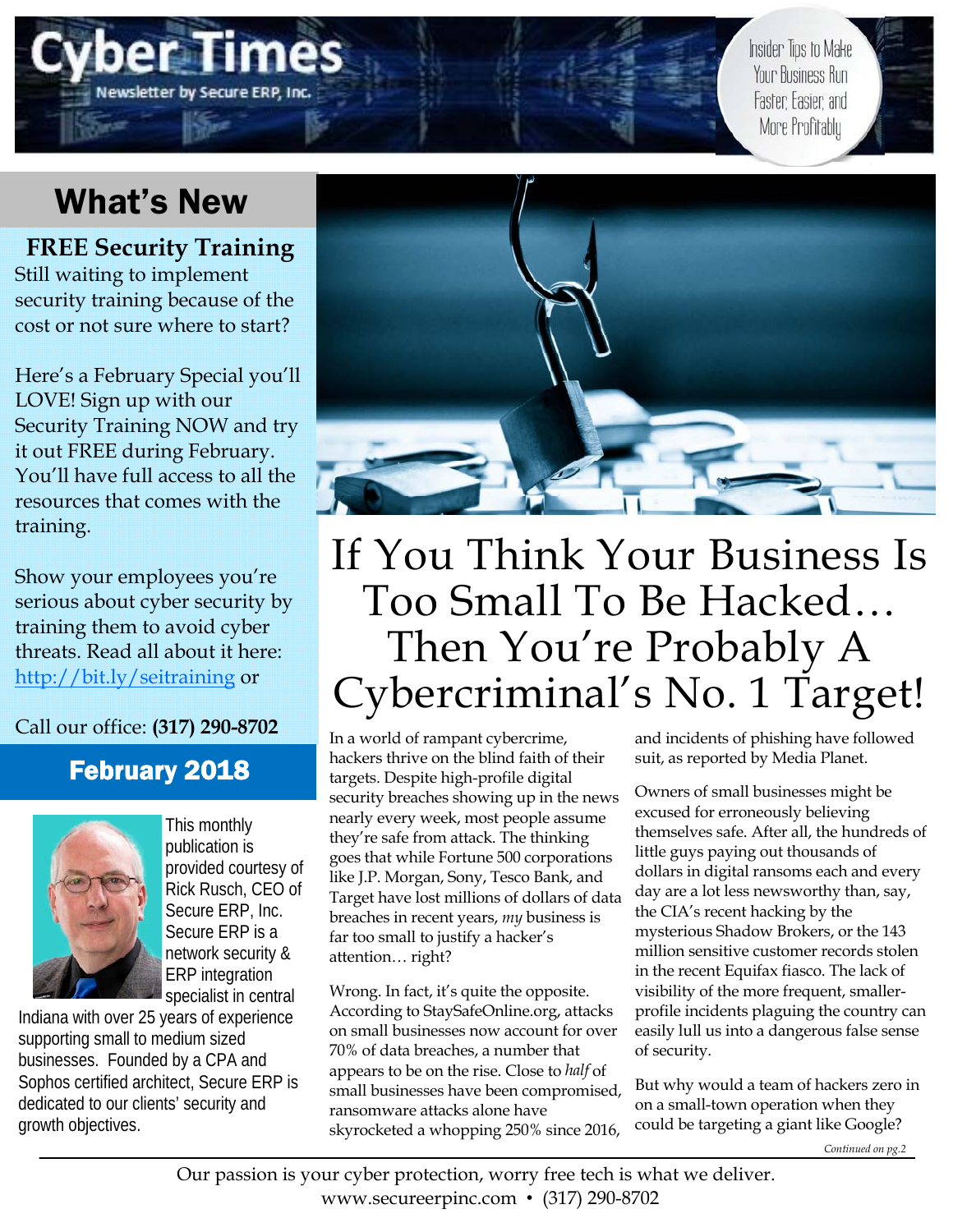### Cyber Times, a monthly publication from Secure ERP, Inc. February 2018

#### *Continued from pg.1*

Well, which building is a petty thief more likely to target  $$ the bank in the center of a busy downtown, packed with security guards and high-tech theft prevention equipment, or the house in an affluent part of the city, which the owners always keep unlocked while they're on vacation? Make no mistake — these hacker gangs aren't boosting a couple flat screens and a box of jewelry. They're gutting small businesses with ransoms that stretch to the very edge of their means, as much as \$256,000 for a single attack, according to one TechRepublic analysis.

Of course, any small business owner will struggle to afford the security measures implemented by giant corporations. However, there is a balance to be struck between affordability and vulnerability. With just a little research, it's actually quite easy to find an array of robust and comprehensive digital security solutions to protect your company. Such programs can turn your business from lowhanging fruit into an impenetrable fortress.

Even if you've somehow managed to make it through the past few years without a data breach, statistically, you can be confident that hackers *will* come for your business one

**"Cyber security isn't something you purchase to check off a box and give yourself an imaginary peace of mind. Instead, it's an investment in your company's future, the safety of your customers, and the longevity of your livelihood."** 



day. With that in mind, it's important to be prepared. Just because you haven't had a life-threatening illness in the past two years doesn't mean you shouldn't have a wide-reaching health insurance policy. Just because your car hasn't broken down since you bought it doesn't mean you shouldn't regularly change the oil and invest in car insurance.

And just like your car, your network security requires regular maintenance and upkeep to stay effective. If you grab your security software from the bargain bin, install it and forget it, you're only marginally safer than you were before installing the barrier in the first place. Cyber security isn't something you purchase to check off a box and give yourself an imaginary peace of mind. Instead, it's an investment in your company's future, the safety of your customers, and the longevity of your livelihood.

If your business isn't too small to attract the attacks of hackers  $-$  and we guarantee it isn't  $-$  then it's certainly precious enough to protect. Cybercriminals *will* come for your business one day, but equipped with a set of up-to-date, powerful security protocols, you can rest easy knowing they'll go away empty-handed.

**FREE Report: The 7 Most Critical IT Security Protections Every Business Must Have In Place Now To Protect Themselves From Cybercrime, Data Breaches And Hacker Attacks** 





Eighty-two thousand NEW malware threats are being released every day, and businesses (and their bank accounts) are the No. 1 target. To make matters worse, a data breach exposing client or patient information can quickly escalate into serious reputational damage, fines, civil lawsuits and costly litigation. If you want to have any hope of avoiding a cyber-attack, you MUST read this report and act on the information we're providing.

**Claim Your FREE Copy at www.secureerpinc.com/cybersecuritytips**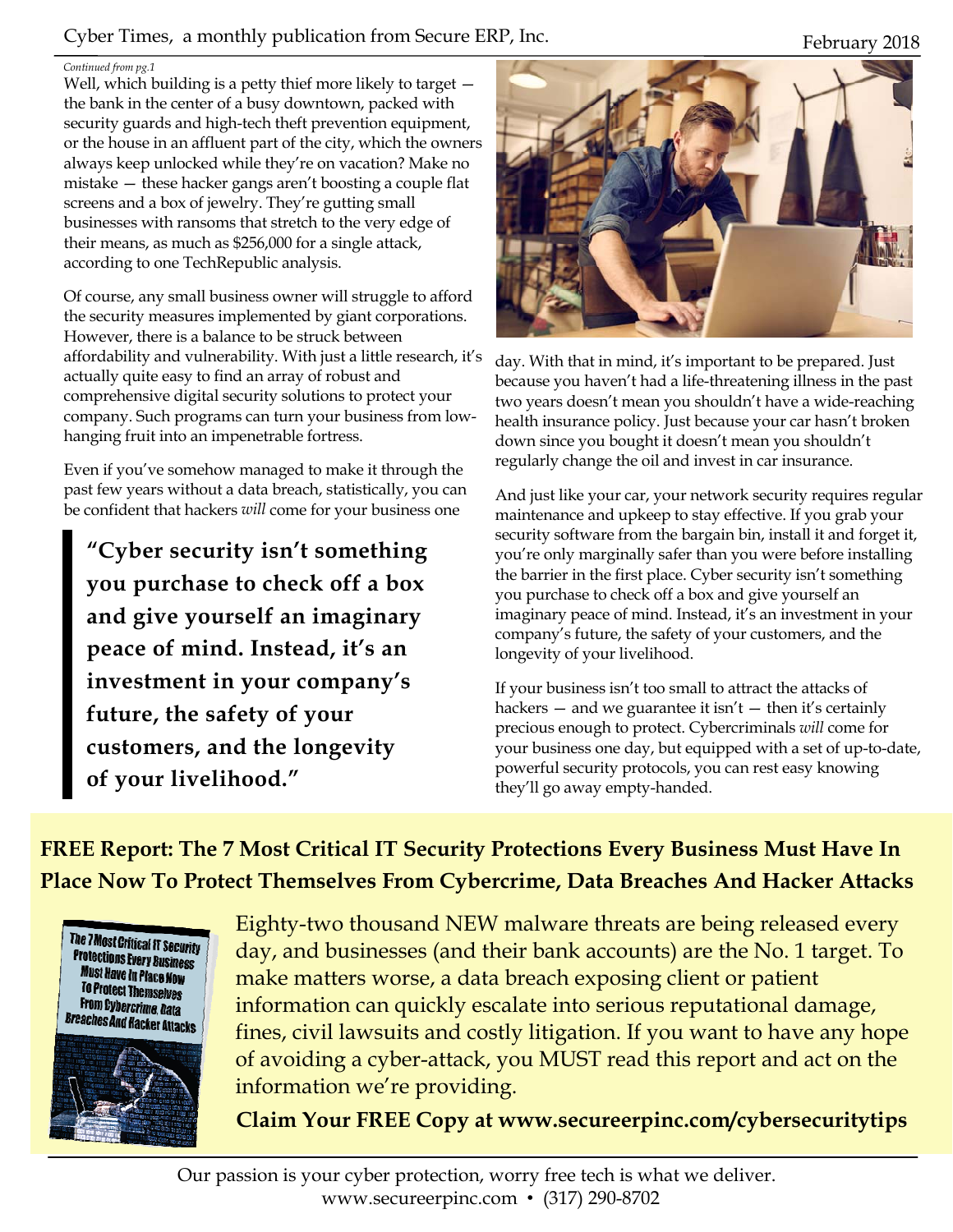### Cyber Security TIPs

Working on the road is no time to let down your defenses. Cyber Pickpockets are always on the look out for easy targets. Here are some tips to ensure your data arrives safely, no matter where you're going.

Keep ALL airline tickets and baggage tags. Shred them when you get home or back at the office. They carry lots of personal information!

If you MUST use public Wi-Fi only use it with your company VPN. You're much more protected and your communication is encrypted.

Encrypt your laptops if they contain any information you don't wish to share with criminals. Ensure all your mobile devices have the log in screen turned on at all times.

Lastly, if working on your laptop, orient yourself to make it difficult for someone to look over your shoulder. Hackers can tell a great deal about you just by looking at your computer screen.

Get these and other tips WEEKLY by asking for our weekly cyber security tips via email. We have over a year's worth of helpful information. Email me at **rrusch.tips@secureerpinc.com**  or call us at **(317) 290-8702**.

# **What Makes You Stand Out**

Whenever I work with the sales team of any organization, there is one specific question I like to ask that will tell me how skilled their salespeople are and how good their training has been. I always make sure to ask the question in a private setting. "I have spoken to your top three competitors, and each of them have told me why I should do business with them. I would like to know why I should do business with you, instead. I want you to give me a two-minute commercial on what makes your company better than your competitors."

You would be amazed at how many times I get *awful* answers to that question. With this in mind, I think it would be advisable for all companies to spend some time thinking about and carefully answering the following questions.

**1.** What's your competitive advantage?

**2.** What are several ways your customer service stands out?

**3.** Are there ways you can sell value instead of selling price?

**4.** What makes you special?

**5.** What will make your clients tell their friends about you?

**6.** How can you deliver more than you promised to your client?

**7.** Is there anything you do better than your competition?



You can take all seven questions and roll them into a single inquiry: *What differentiates you from your competitors?*  For example, there is a financial planner who has each client's car detailed while he is conducting their annual review. I know a realtor who has an enormous lunch delivered to her clients when they move into the house they bought from her on their move-in date. I even know a remodeling contractor who has his employees clean up the worksite every day to show the respect they have for the client's home. When the job is done, he gives the client a giant ShopVac to reinforce the message. Would a plumber who put booties over his shoes before entering your home impress you? It sure impressed me.

Every business owner needs to ask themselves what they could do that would make them truly stand out from their competition.



*Robert Stevenson is one of the most widely recognized professional speakers in the world. Author of the books* How To Soar Like An Eagle In A World Full Of Turkeys *and* 52 Essential Habits For Success, *he's shared the podium with esteemed figures from across the country, including former President George H.W. Bush, former Secretary of State Colin Powell, Anthony Robbins, Tom Peters and Steven Covey. Today, he travels the world, sharing powerful ideas for achieving excellence, both personally and professionally.* 

Our passion is your cyber protection, worry free tech is what we deliver. www.secureerpinc.com • (317) 290-8702